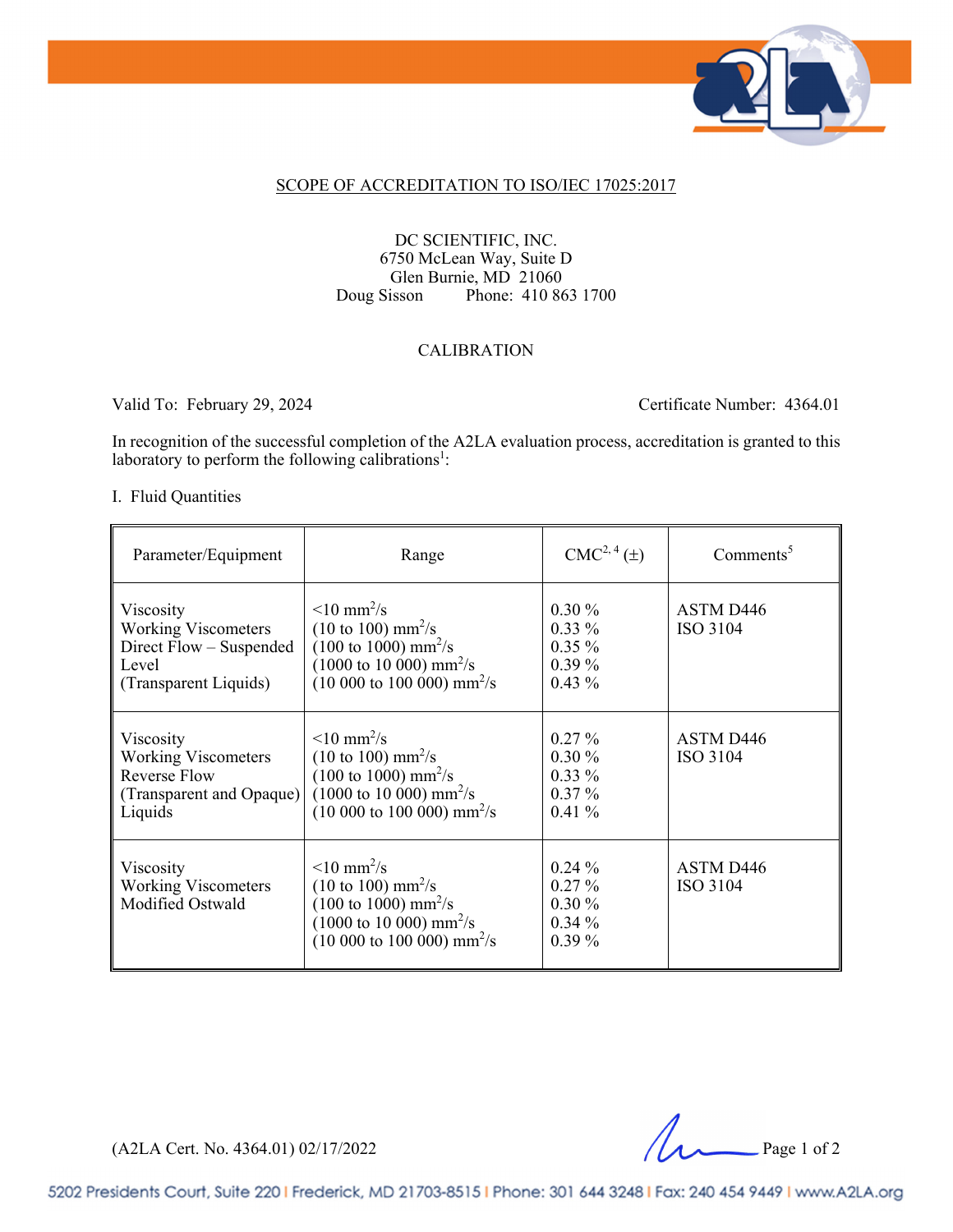#### II. Mechanical

| Parameter/Equipment                                                                  | Range                                                 | $CMC2, 4(\pm)$ | Comments   |
|--------------------------------------------------------------------------------------|-------------------------------------------------------|----------------|------------|
| Petroleum Product<br>Analyzer Calibrations for:                                      |                                                       |                |            |
| Dry Vapor Pressure<br>Equivalent (DVPE) <sup>3</sup>                                 | $(1.0 \text{ to } 18.6) \text{ psi}$                  | $1.1 \%$       | ASTM D5191 |
| Vapor-Liquid Ratio<br>Temperature<br>Determination $(VLR)^3$                         | $(36 \text{ to } 80)$ °C<br>$(97 \text{ to } 176)$ °F | $1.1\%$        | ASTM D5188 |
| Vapor Pressure of Crude<br>$\overline{\text{Oil}}$ (VPCR <sub>x</sub> ) <sup>3</sup> | (25 to 180) kPa at 37.8 °C                            | 1.1 $%$        | ASTM D6377 |
| Distillation at<br>Atmospheric Pressure <sup>3</sup>                                 | (0 to 400) $\degree$ C                                | $0.69\%$       | ASTM D86   |
| Flash Point by Pensky-<br>Martens Closed Cup <sup>3</sup>                            | $(40 \text{ to } 370)$ °C                             | $1.1\%$        | ASTM D93   |
| Color by Automatic<br>Tristimulus Method <sup>3</sup>                                | Saybolt D156 (-16 to $+30$ )<br>ASTM D1500 (0 to 8)   | $0.9\%$        | ASTM D6045 |

<sup>1</sup> This laboratory offers commercial calibration services.

 $\mathcal{L}_\text{max}$ 

<sup>3</sup> Field calibration service is available for this calibration. Please note the actual measurement uncertainties achievable on a customer's site can normally be expected to be larger than the CMC found on the A2LA Scope. Allowance must be made for aspects such as the environment at the place of calibration and for other possible adverse effects such as those caused by transportation of the calibration equipment. The usual allowance for the actual uncertainty introduced by the item being calibrated, (e.g. resolution) must also be considered and this, on its own, could result in the actual measurement uncertainty achievable on a customer's site being larger than the CMC.

<sup>4</sup> In the statement of CMC, percentages are to be read as percent of reading unless otherwise noted.

<sup>5</sup> Viscometers are calibrated to ASTM D446/ISO 3104 using certified reference materials to ASTM D2162.

(A2LA Cert. No. 4364.01) 02/17/2022 Page 2 of 2

 $2^2$  Calibration and Measurement Capability Uncertainty (CMC) is the smallest uncertainty of measurement that a laboratory can achieve within its scope of accreditation when performing more or less routine calibrations of nearly ideal measurement standards or nearly ideal measuring equipment. CMCs represent expanded uncertainties expressed at approximately the 95 % level of confidence, usually using a coverage factor of  $k = 2$ . The actual measurement uncertainty of a specific calibration performed by the laboratory may be greater than the CMC due to the behavior of the customer's device and to influences from the circumstances of the specific calibration.